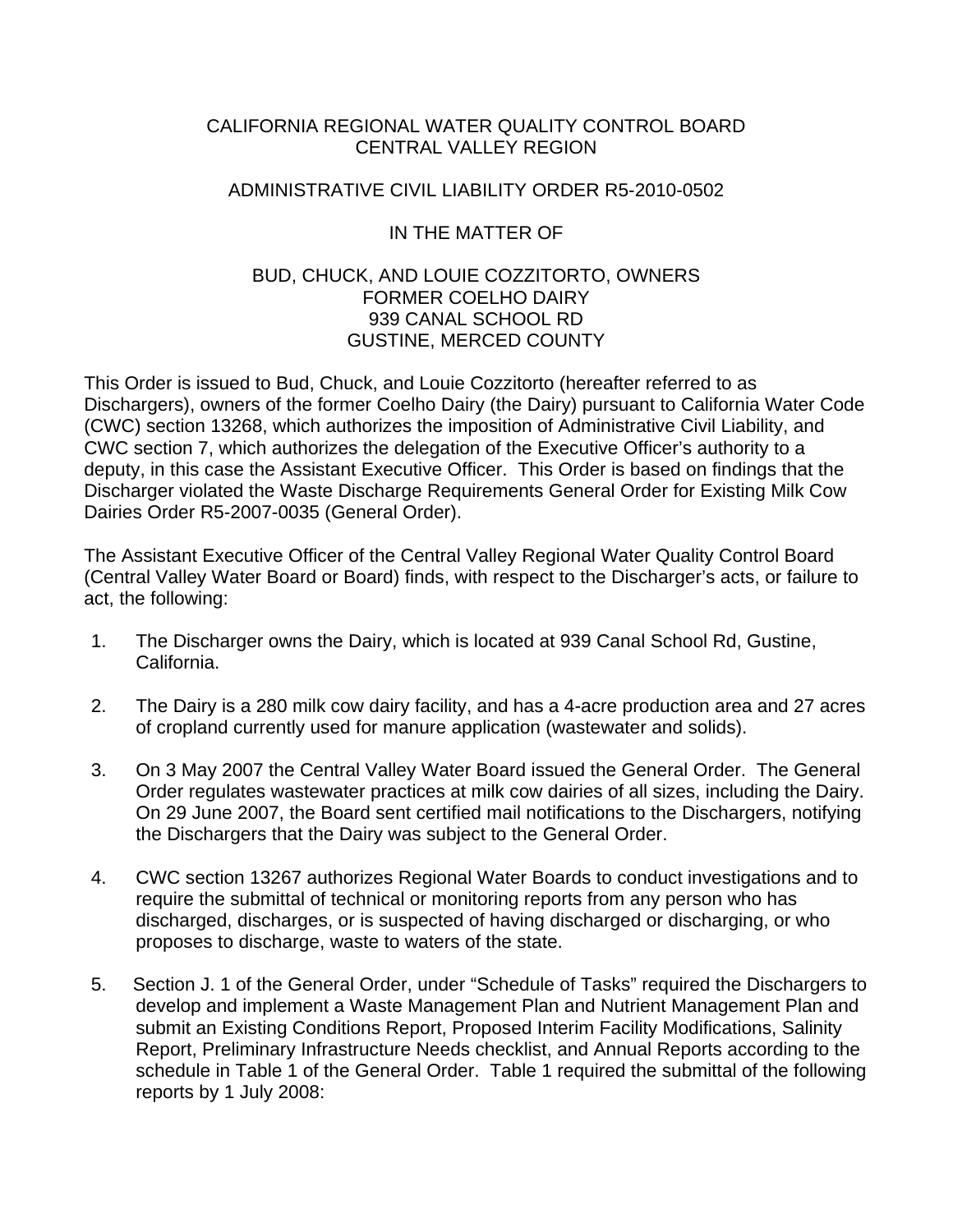- Annual Report, per Monitoring and Reporting Program R5-2007-0035, including Annual Dairy Facility Assessment with proposed interim facility modifications considered to be implemented
- A Statement of Completion, in which the Discharger certifies that Items I.A.1, I.B, I.C, I.D, Item II, Item IV, and Item VI of the Nutrient Management Plan (NMP) have been completed and are available for review at the dairy;
- The following components of the Waste Management Plan: I.A, I.B, I.C, I.D, I.E, I.F.1a, I.F.2a, I.F.3, I.F.4, I.F.5 and Item V;
- An Identification of Backflow Problems Statement;
- Proposed Interim Facility Modifications as Necessary to Improve Storage Capacity, which details modifications that can be completed within the next 12 months to increase storage capacity, with a schedule to implement the proposed modifications within 12 months; and
- Proposed Interim Facility Modifications as Necessary to Balance Nitrogen, which details modifications that can be completed within the next 12 months to balance the nitrogen generated at the dairy with nitrogen removed by crops and exported, with a schedule to implement the proposed modification within 12 months.

The General Order required the Discharger to submit these reports pursuant to CWC section 13267.

- 6. Section J. 1 of the General Order, under "Schedule of Tasks" required the Dischargers to develop and implement a Waste Management Plan and Nutrient Management Plan and submit an Existing Conditions Report, Proposed Interim Facility Modifications, Salinity Report, Preliminary Infrastructure Needs checklist, and Annual Reports according to the schedule in Table 1 of the General Order. Table 1 required the submittal of the following reports by 31 December 2008:
	- A Statement of Completion, in which the Discharger certifies that Item V (Field Risk Assessment) of the Nutrient Management Plan, which evaluates the effectiveness of management practices to control waste discharges from land application areas, has been completed and is available for review at the Dairy; and
	- A Preliminary Infrastructure Needs Checklist, which consists of identification and documentation of infrastructure changes that will be needed to properly manage wastes at the facility.

The General Order required the Discharger to submit these reports pursuant to CWC section 13267.

7. On 8 August 2008, the Central Valley Water Board issued, via certified mail, a letter reminding the Dairy of the requirement to submit an Annual Report and all the elements listed in Finding 6. The certified mail receipt was signed as received by Cathleen Coelho on 7 August 2008.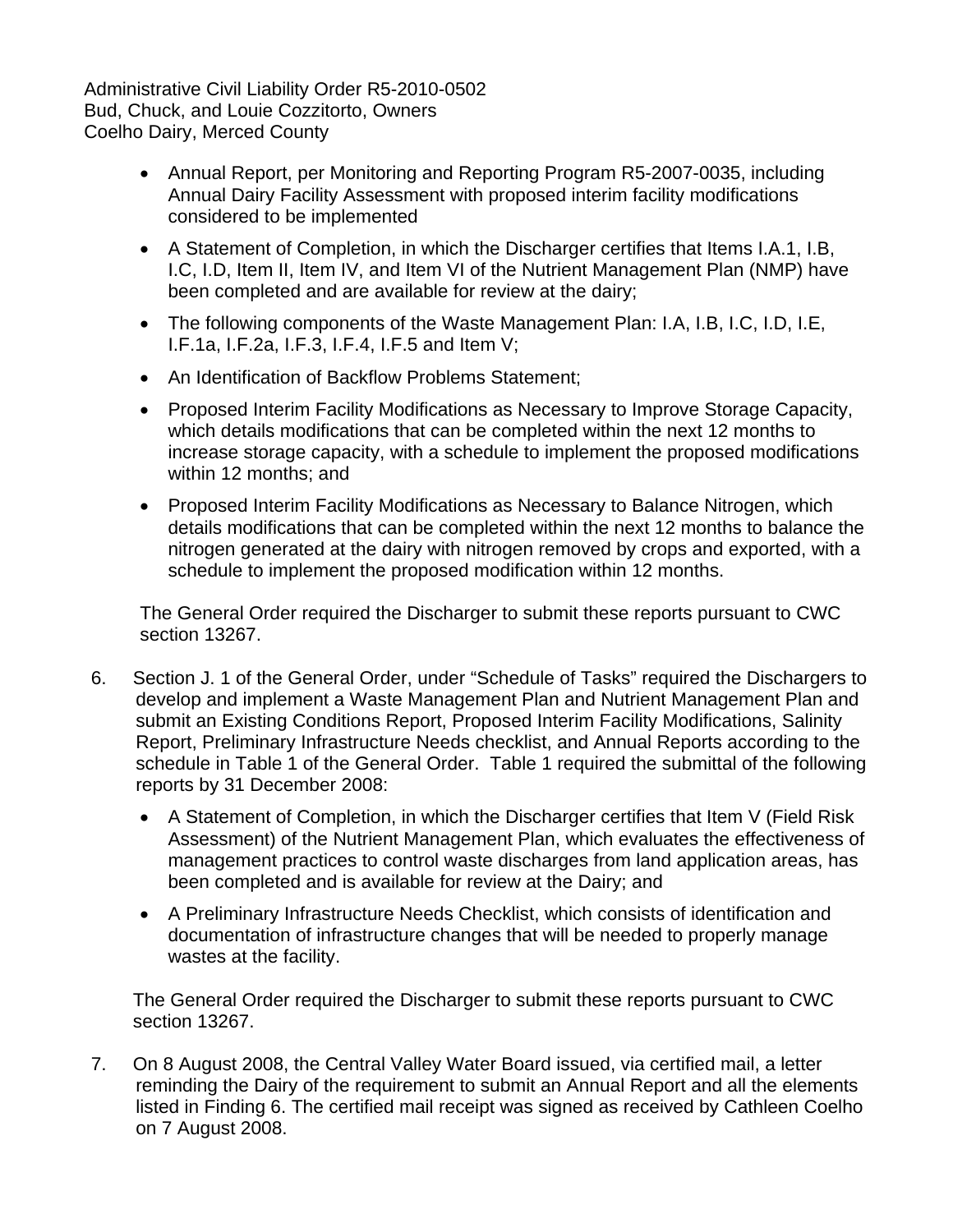- 8. On 9 March 2009, the Central Valley Water Board issued, via certified mail, a letter reminding the Dairy of the requirement to submit the Preliminary Infrastructure Needs Checklist and the Statement of Completion, as per Finding 7. The certified mail receipt was signed as received by Cathleen Coelho on 20 March 2009. A second certified letter was signed as received by Annette Cozzitorto on 12 March 2009.
- 9. Board staff checked the compliance tracking system and case files and it was verified that the Central Valley Water Board had not yet received the missing technical reports from the Dairy by the issue date of the Administrative Civil Liability Complaint, 15 May 2009.

## **VIOLATIONS**

- 10. The technical reports that were due by 1 July 2008, described in Finding 5, were received on 5 June 2009, 340 days past due.
- 11. The technical reports that were due by 31 December 2008, described in Finding 6, were received on 5 June 2009, 156 days past due.

## **REGULATORY CONSIDERATIONS**

12. CWC section 13323(a) states;

Any executive officer of a regional board may issue a complaint to any person on whom administrative civil liability may be imposed pursuant to this article. The complaint shall allege the act or failure to act that constitutes a violation of law, the provision of law authorizing civil liability to be imposed pursuant to this article, and the proposed civil liability.

13. CWC section 13267 (b) states, in relevant part:

In conducting an investigation specified in subdivision (a), the regional board may require that any person who has discharged, discharges, or is suspected of having discharged or discharging, or who proposes to discharge waste within its region…, shall furnish, under penalty of perjury, technical or monitoring program reports which the regional board requires. The burden, including costs, of these reports shall bear a reasonable relationship to the need for the report and the benefits to be obtained from the reports. In requiring those reports, the regional board shall provide the person with a written explanation with regard to the need for the reports, and shall identify the evidence that supports requiring that person to provide the reports.

14. CWC section 13268 (a) states:

Any person failing or refusing to furnish technical or monitoring program reports as required by subdivision (b) of section 13267 … is guilty of a misdemeanor and may be liable civilly in accordance with subdivision (b).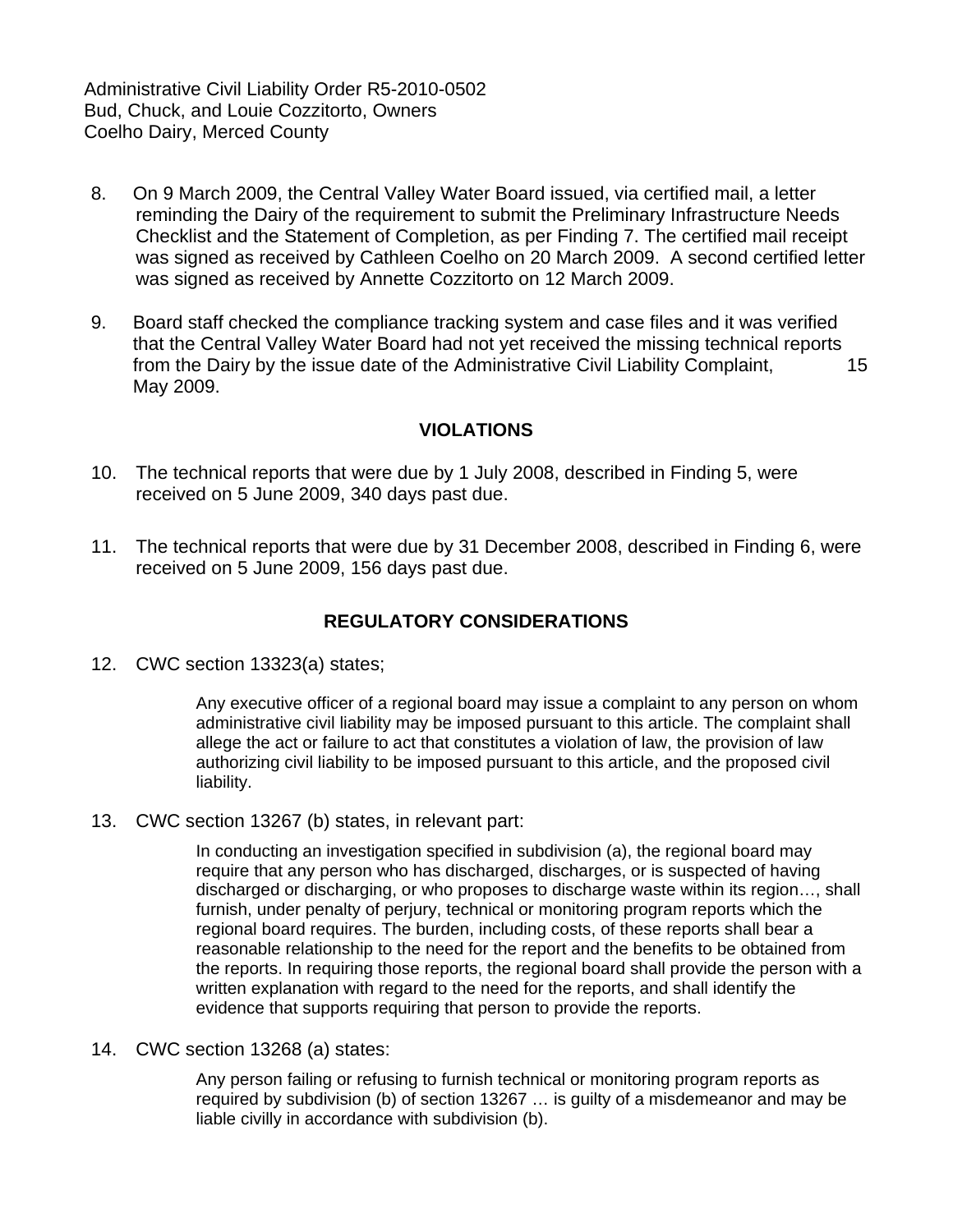15. CWC section 13268(b)(1) states:

Civil liability may be administratively imposed by a regional board in accordance with Article 2.5 (commencing with section 13323) or Chapter 5 for a violation of subdivision (a) in an amount which shall not exceed one thousand dollars (\$1000) for each day in which the violation occurs.

16. CWC section 13327 states, in relevant part:

In determining the amount of civil liability, the regional board, and the state board upon review of any order pursuant to Section 13320, shall take into consideration the nature, circumstance, extent, and gravity of the violation or violations, whether the discharge is susceptible to cleanup or abatement, the degree of toxicity of the discharge, and, with respect to the violator, the ability to pay, the effect on ability to continue in business, any voluntary cleanup efforts undertaken, any prior history of violations, the degree of culpability, economic benefit or savings, if any, resulting from the violation, and other matters as justice may require.

- 17. The technical reports that were due by 1 July 2008, described in Finding 5, were submitted 340 days past due. The maximum liability under CWC section 13268(b)(1) for the nonsubmittal of these technical reports, is \$1,000 per day late, for a total of three hundred and fourty thousand dollars (\$340,000).
- 18. The technical reports that were due by 31 December 2008, described in Finding 6, were submitted 156 days past due. The maximum liability under CWC section 13268(b)(1) for the nonsubmittal of these technical reports is \$1,000 per day late, for a total of one hundred and fifty six thousand dollars (\$156,000).
- 19. The total maximum liability for the non-submittal of reports described in Findings 5 and 6 is four hundred and ninety six thousand dollars (\$496,000).
- 20. Administrative Civil Liability Complaint R5-2009-0528 was issued to the Discharger on 15 May 2009 in the amount of two thousand dollars (\$2,000).
- 21. On 23 April 2009, the Central Valley Water Board delegated the authority to issue Administrative Civil Liability Orders, where the matter is not contested by the Discharger, to the Executive Officer, or to an Assistant Executive Officer when the Executive Officer is serving as head of the Board's Prosecution Team (Resolution R5-2009-0027). Pamela Creedon is serving as the head of the Board's Prosecution Team for this matter, and therefore Assistant Executive Officer Kenneth D. Landau has the authority to issue this Order.
- 22. The Assistant Executive Officer has considered the nature, circumstances, extent, and gravity of the Dischargers' failure to submit technical reports, the Dischargers' ability to pay the proposed civil liability, the effect of the proposed civil liability on the Dischargers' ability to continue in business, any history of violations, the degree of culpability,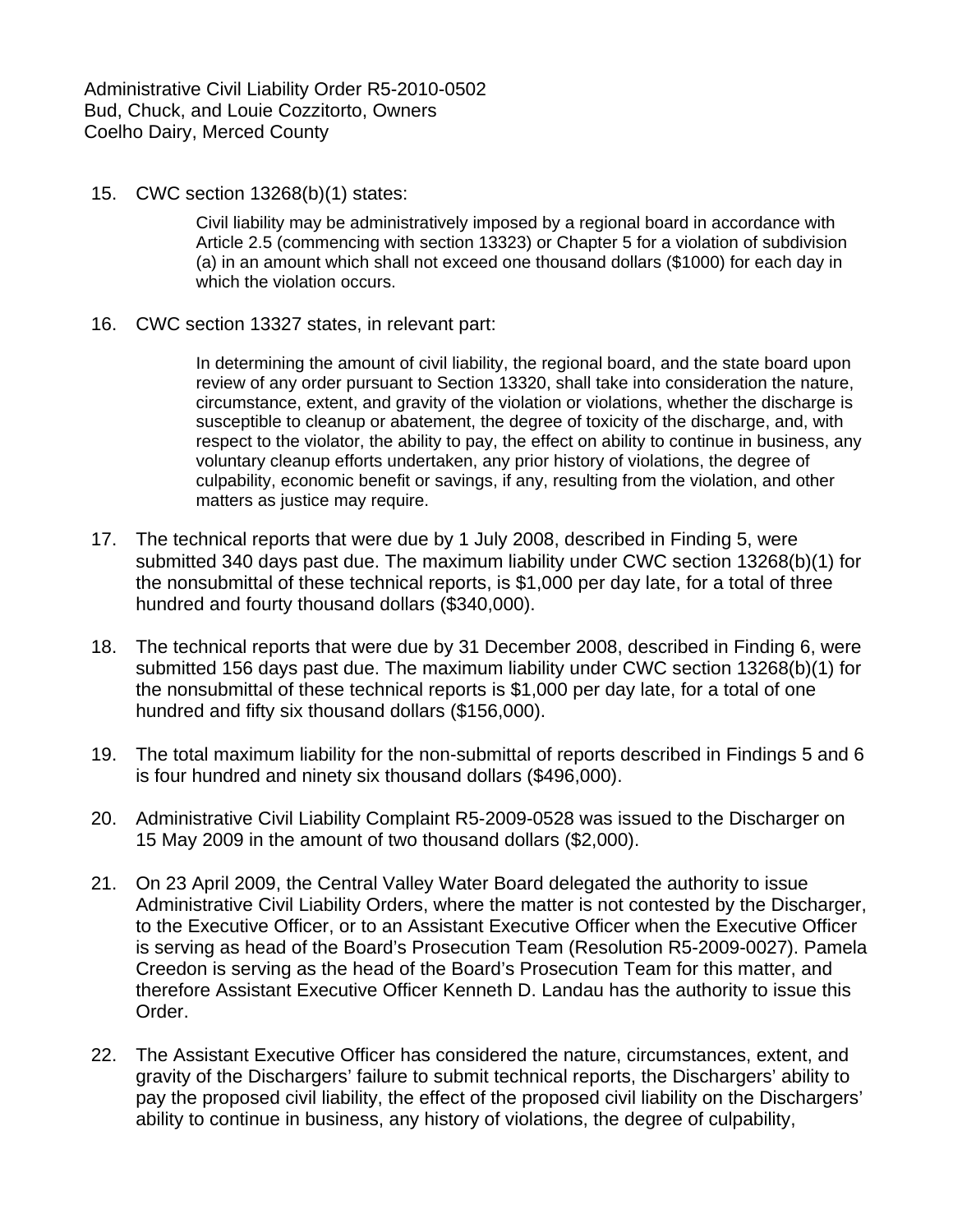> economic benefit or savings, if any, resulting from the failure to submit the technical report required, and other matters as justice may require, including the staff time required to prepare this Order.

The following factors were considered by the Central Valley Water Board in arriving at the final penalty amount:

Nature, circumstances, and gravity: The discharger failed to provide the techinical report required in the General Order.

The Discharger's ability to pay and ability to continue in business: The Central Valley Water Board understands that the dairy industry in California has been significantly impacted by depressed commodity prices and increased feed costs. In this business climate, imposition of this relatively small administrative civil liability (such as the amount imposed here) will serve the same deterrent effect that a significantly higher penalty would have in a more favorable business climate.

Prior History of Violations: The Preliminary Dairy Facility Assessment and Existing Conditions report, due 31 December 2007, were submitted 238 days late on 25 August 2008.

Degree of Culpability: The Discharger, as the owner of the Dairy, is responsible for complying with the terms of the General Order.

Economic Benefit or Savings: Economic benefit is equal to the deferred costs of delaying the completion on the technical reports.

Other Matters the Justice May Require: The dairy completed the reports on 5 June 2009. The owners are trying to sell the facility as a dairy.

- 23. Central Valley Water Board staff spent a total of 5 hours preparing this Order. The total cost for staff time is \$675 based on a rate of \$135 per hour.
- 24. Issuance of this Administrative Civil Liability Order is exempt from the provisions of the California Environmental Quality Act (Pub. Resources Code § 21000 et seq.), in accordance with California Code of Regulations, title 14, section 15321 (a) (2).
- 25. This tentative Order constitutes a settlement of the violations herein mentioned. Notice of this settlement was published on the Central Valley Water Board's website and was provided to all interested parties on 14 December 2009. Following the expiration of a 30-day public notice and comment period, this Order will become final on 13 January 2010, provided that significant comments raising issues that would cause the Central Valley Water Board to reconsider this action are not received in the public comment period. The Order will be effective immediately upon issuance.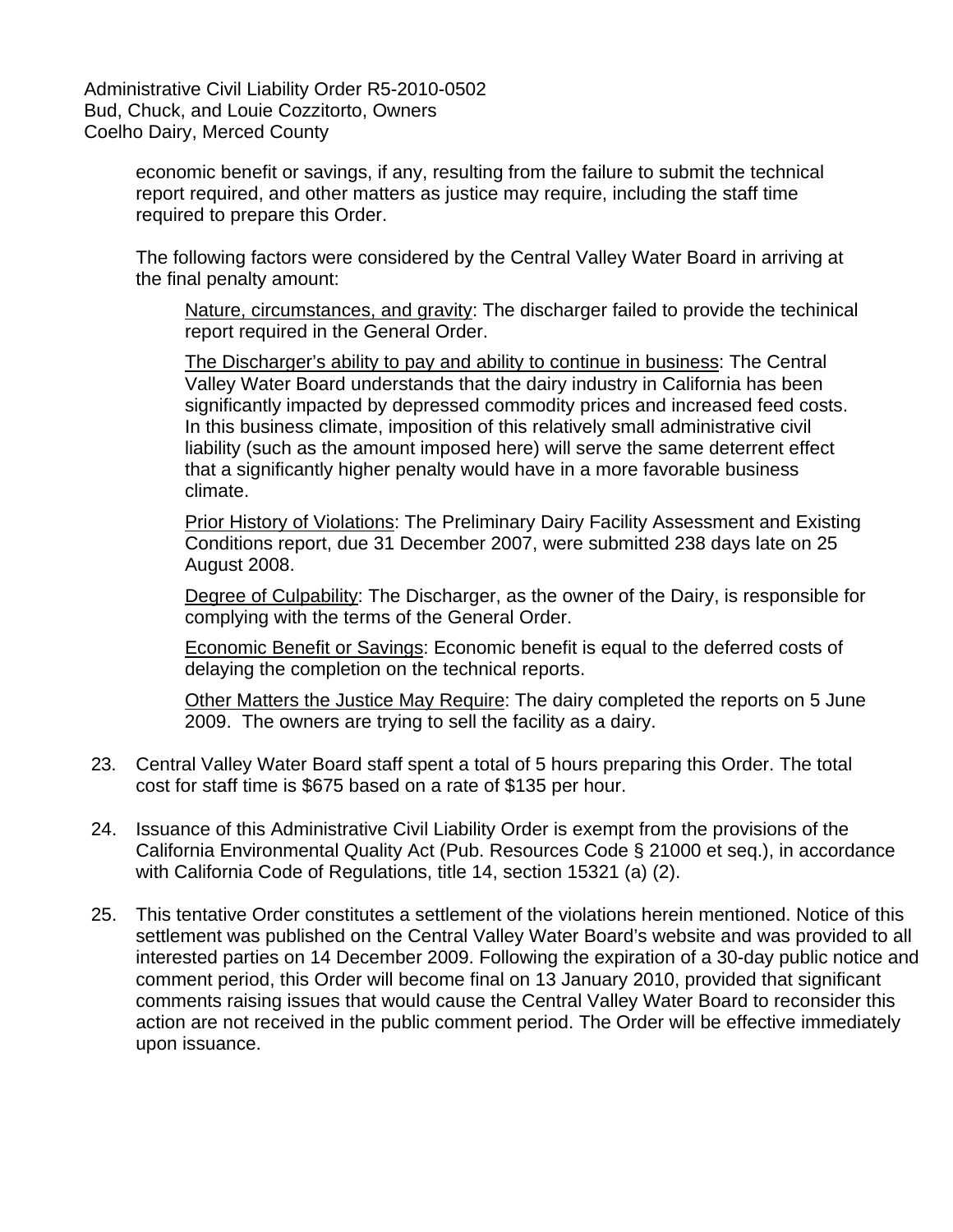# **IT IS HEREBY ORDERED THAT:**

1. Bud, Chuck, and Louie Cozzitorto are hereby assessed administrative civil liability in the amount of **two thousand dollars (\$2,000)**. The amount of the proposed liability is based upon a review of the factors cited in CWC section 13327, as well as the State Water Resources Control Board's Water Quality Enforcement Policy, and includes consideration of the economic benefit or savings resulting from the violations. Upon full payment, the Central Valley Water Board will consider the violations charged in Administrative Civil Liability Complaint R5-2009-0528 resolved.

Any person aggrieved by this action of the Central Valley Water Board may petition the State Water Board to review the action in accordance with CWC section 13320 and California Code of Regulations, title 23, sections 2050 and following. The State Water Board must receive the petition by 5:00 p.m., 30 days after the date of this Order, except that if the thirtieth day following the date of this Order falls on a Saturday, Sunday, or state holiday (including mandatory furlough days), the petition must be received by the State Water Board by 5:00 p.m. on the next business day. Copies of the law and regulations applicable to filing petitions may be found on the Internet at:

[http://www.waterboards.ca.gov/public\\_notices/petitions/water\\_quality](http://www.waterboards.ca.gov/public_notices/petitions/water_quality) or will be provided upon request.

 $\overline{\phantom{a}}$  , which is a set of the set of the set of the set of the set of the set of the set of the set of the set of the set of the set of the set of the set of the set of the set of the set of the set of the set of th

 $\overline{\phantom{a}}$  , and the contract of the contract of the contract of the contract of the contract of the contract of the contract of the contract of the contract of the contract of the contract of the contract of the contrac KENNETH D. LANDAU, Assistant Executive Officer

14 January 2010